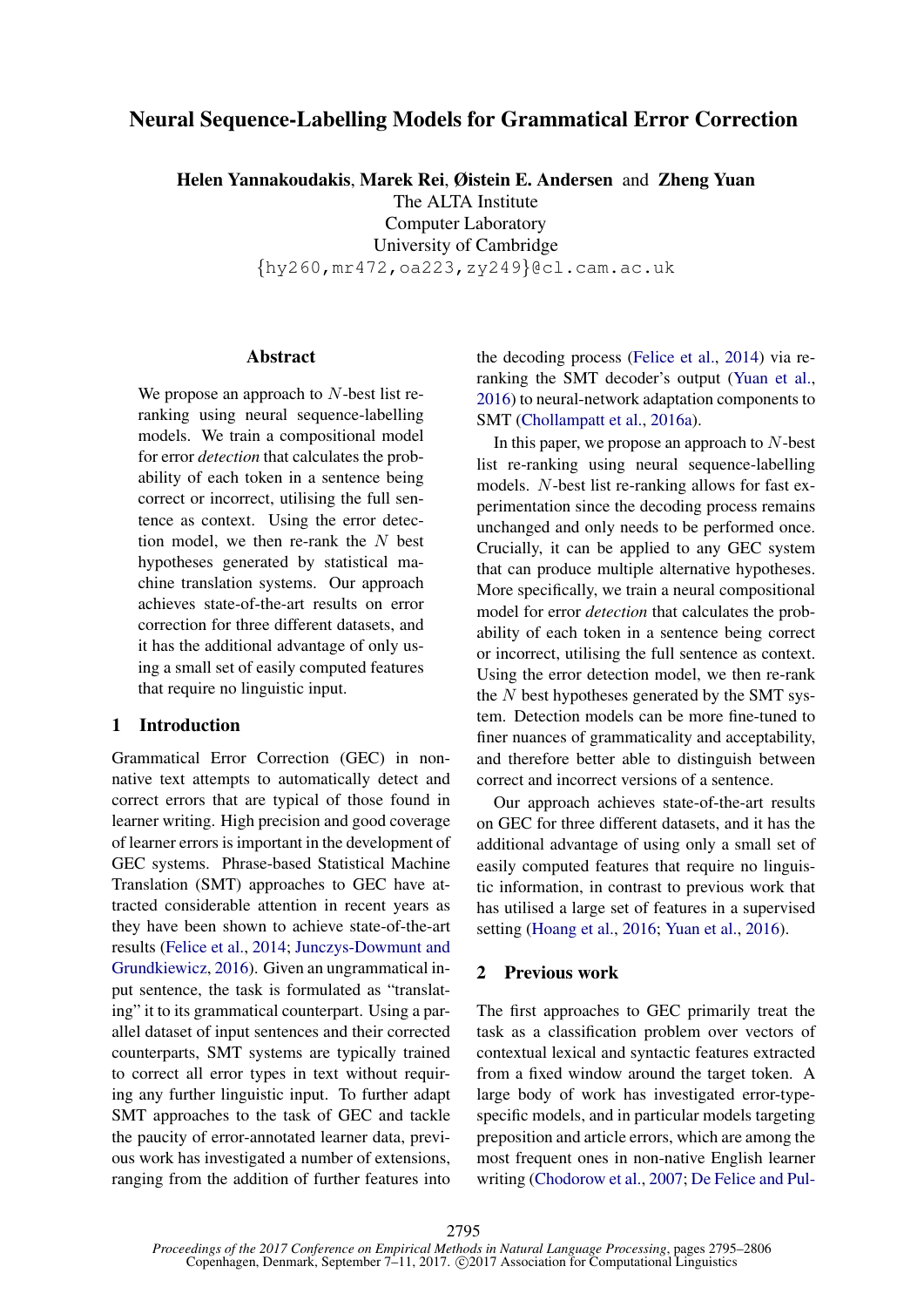man, 2008; Han et al., 2010; Tetreault et al., 2010; Han et al., 2006; Tetreault and Chodorow, 2008; Gamon et al., 2008; Gamon, 2010; Rozovskaya and Roth, 2010; Rozovskaya et al., 2012; Dale and Kilgarriff, 2011; Leacock et al., 2014). Core components of one of the top systems in the CoNLL 2013 and 2014 shared tasks on GEC (Ng et al., 2013, 2014) include Averaged Perceptron classifiers, native-language error correction priors in Naive Bayes models, and joint inference frameworks capturing interactions between errors (e.g., noun number and verb agreement errors) (Rozovskaya et al., 2012, 2014, 2011; Rozovskaya and Roth, 2011). The power of the classification paradigm comes from its ability to generalise well to unseen examples, without necessarily requiring error-annotated learner data (Rozovskaya and Roth, 2016).

One of the first approaches to GEC as an SMT task is the one by Brockett et al. (2006), who generate artificial data based on hand-crafted rules to train a model that can correct countability errors. Dahlmeier and Ng (2011) focus on correcting collocation errors based on paraphrases extracted from parallel corpora, while Dahlmeier and Ng (2012a) are the first to investigate a discriminatively trained beam-search decoder for fullsentence correction, focusing on five different error types: spelling, articles, prepositions, punctuation insertion, and noun number. Yoshimoto et al. (2013) utilise SMT to tackle determiner and preposition errors, while Yuan and Felice (2013) use POS-factored, phrase-based SMT systems, trained on both learner and artificially generated data to tackle determiner, preposition, noun number, verb form, and subject–verb agreement errors. The SMT approach has better capacity to correct complex errors, and it only requires parallel corrected sentences as input.

Two state-of-the-art systems in the 2014 CoNLL shared task on correction of all errors regardless of type use SMT systems: Felice et al. (2014) use a hybrid approach that includes a rule-based and an SMT system augmented by a large web-based language model and combined with correction-type estimation to filter out error types with zero precision. Junczys-Dowmunt and Grundkiewicz (2016) investigate parameter tuning based on the MaxMatch  $(M^2)$  scorer, the sharedtask evaluation metric (Dahlmeier and Ng, 2012b; Ng et al., 2014), and experiment with different optimisers and interactions of dense and sparse features.

Susanto et al. (2014) and Rozovskaya and Roth (2016) explore combinations of SMT systems and classifiers, the latter showing substantial improvements over the CoNLL state of the art. Chollampatt et al. (2016a) integrate a neural network joint model that has been adapted using native-language-specific learner text as a feature in SMT, while Chollampatt et al. (2016b) integrate a neural network global lexicon model and a neural network joint model to exploit continuous space representations of words rather than discrete ones, and learn non-linear mappings. Yuan and Briscoe (2016) present a Neural Machine Translation (NMT) model and propose an approach that tackles the rare-word problem in NMT.

Yuan et al. (2016) and Mizumoto and Matsumoto (2016) employ supervised discriminative methods to re-rank the SMT decoder's N-best list output based on language model and syntactic features respectively. Hoang et al. (2016) also exploit syntactic features in a supervised framework, but further extend their approach to generate new hypotheses. Our approach is similar in spirit, but differs in the following aspects: inspired by the work of Rei and Yannakoudakis (2016) who tackle error *detection* rather than *correction* within a neural network framework, we develop a neural sequence-labelling model for error *detection* to calculate the probability of each token in a sentence as being correct or incorrect; using the error detection model, we propose a small set of features that require no linguistic processing to re-rank the  $N$  best hypotheses. We evaluate our approach on three different GEC datasets and achieve stateof-the-art results, outperforming all previous approaches to GEC.

## 3 Datasets

We use the First Certificate in English (FCE) dataset (Yannakoudakis et al., 2011), and the NUS Corpus of Learner English (NUCLE) (Dahlmeier et al., 2013) that was used in the CoNLL GEC shared tasks. Both datasets are annotated with the language errors committed and suggested corrections from expert annotators. The former consists of upper-intermediate learner texts written by speakers from a number of different native language backgrounds, while the latter consists of essays written by advanced undergraduate university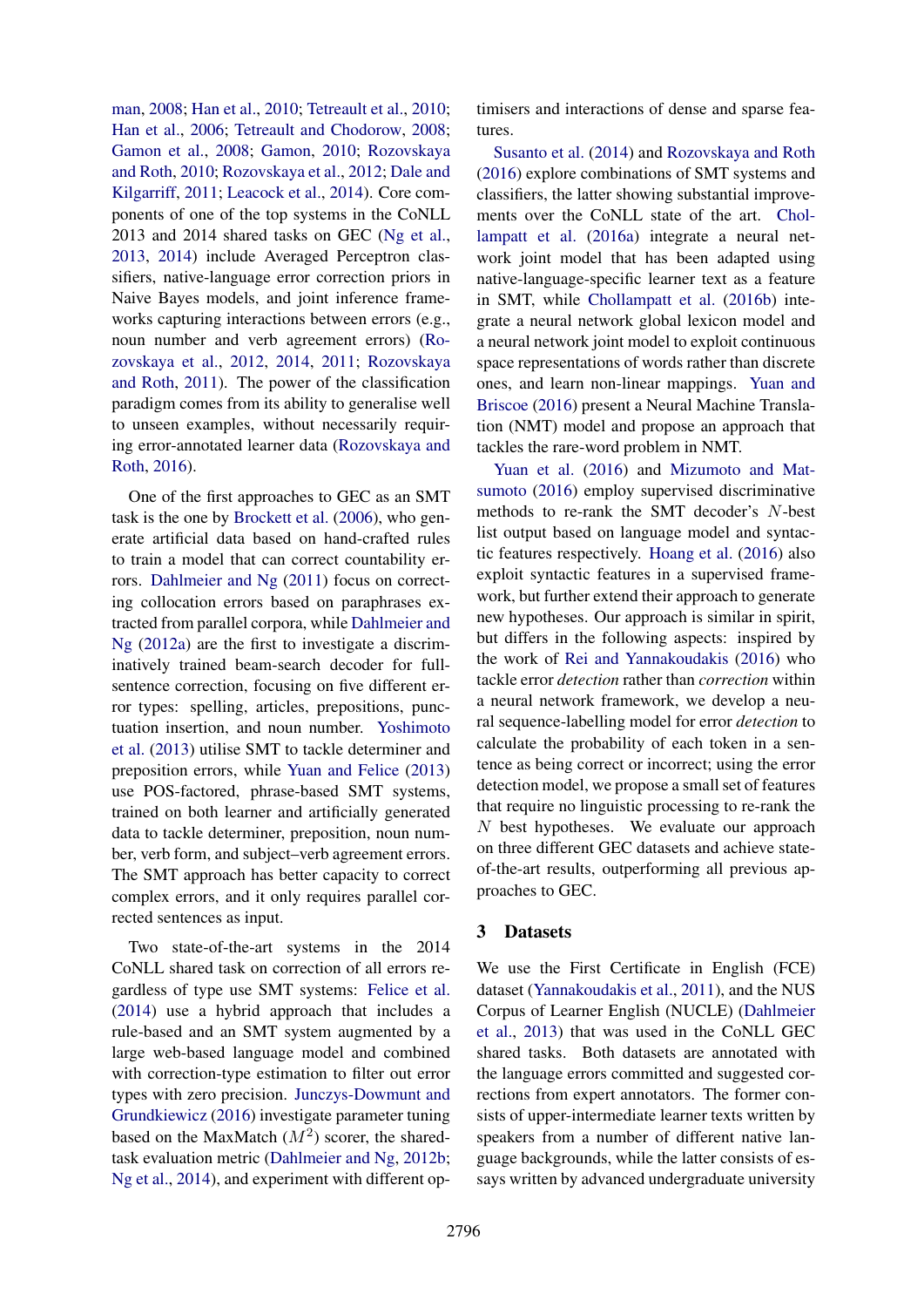students from an Asian language background. We use the public FCE train/test split, and the NUCLE train/test set used in CoNLL 2014 (the test set has been annotated by two different annotators).

We also use the publicly available Lang-8 corpus (Mizumoto et al., 2012; Tajiri et al., 2012) and the JHU FLuency-Extended GUG corpus (J-FLEG) (Napoles et al., 2017). Lang-8 contains learner English from lang-8.com, a languagelearning social networking service, which has been corrected by native speakers. JFLEG is a newly released corpus for GEC evaluation that contains fluency edits to make the text more native-like in addition to correcting grammatical errors, and contains learner data from a range of proficiency levels.

We use Lang-8 and the FCE and CoNLL training sets to train our neural sequence-labelling model, and test correction performance on JFLEG, and the FCE and CoNLL test sets. For JFLEG, we use the 754 sentences on which Napoles et al. (2017) have already benchmarked four leading GEC systems. As our development set, we use a subset of the FCE training data.

## 4 Neural sequence labelling

We treat error detection as a sequence labelling task and assign a label to each token in the input sentence, indicating whether it is correct or incorrect in context. These binary gold labels can be automatically extracted from the manual error annotation available in our data (see Section 3). Similarly to Rei and Yannakoudakis (2016), we construct a bidirectional recurrent neural network for detecting writing errors. The system receives a series of tokens  $[w_1...w_T]$  as input, and predicts a probability distribution over the possible labels for each token.

Every token  $w_t$  is first mapped to a token representation  $\tilde{x}_t$ , which is also optimised during training. These embeddings are composed together into context-specific representations using a bidirectional LSTM (Hochreiter and Schmidhuber, 1997):

$$
\overrightarrow{h_t} = \text{LSTM}(\widetilde{x}_t, \overrightarrow{h_{t-1}}) \tag{1}
$$

$$
\overleftarrow{h_t} = \text{LSTM}(\widetilde{x}_t, \overleftarrow{h_{t+1}}) \tag{2}
$$

$$
h_t = [\overrightarrow{h_t}; \overleftarrow{h_t}]
$$
 (3)

where  $\tilde{x}_t$  is the token representation at position  $t$ ,  $\overrightarrow{h_t}$  is the hidden state of the forward-moving LSTM,  $\overline{h_t}$  is the hidden state of the backwardmoving LSTM, and  $h_t$  is the concatenation of both hidden states. A feedforward hidden layer with tanh activation is then used to map the representations from both directions into a more suitable combined space, and allow the model to learn higher-level features:

$$
d_t = \tanh W_d h_t \tag{4}
$$

where  $W_d$  is a weight matrix. Finally, a softmax output layer predicts the label distribution for each token, given the input sequence:

$$
P(y_t|w_1...w_T) = \text{softmax } W_o d_t \tag{5}
$$

where  $W<sub>o</sub>$  is an output weight matrix.

We also make use of the character-level architecture proposed by Rei et al. (2016), allowing the model to learn morphological patterns and capture out-of-vocabulary words. Each individual character is mapped to a character embedding and a bidirectional LSTM is used to combine them together into a character-based token representation. This vector m, constructed only from individual characters, is then combined with the regular token embedding  $x_t$  using an adaptive gating mechanism:

$$
z = \sigma\big(W_{z_1} \cdot \tanh(W_{z_2} x_t + W_{z_3} m)\big) \qquad (6)
$$

$$
\widetilde{x}_t = z \cdot x_t + (1 - z) \cdot m \tag{7}
$$

where  $W_{z_1}$ ,  $W_{z_2}$  and  $W_{z_3}$  are weight matrices, z is a dynamically calculated gating vector, and  $\tilde{x}_t$  is the resulting token representation at position  $t$ .

We optimise the model by minimising crossentropy between the predicted label distributions and the annotated labels. In addition to training the error detection objective, we make use of a multi-task loss function and train specific parts of the architecture as language models. This provides the model with a more informative loss function, while also encouraging it to learn more general compositional features and acting as a regulariser (Rei, 2017). First, two extra hidden layers are constructed:

$$
\overrightarrow{m_t} = \tanh \overrightarrow{W}_m \overrightarrow{h_t}
$$
 (8)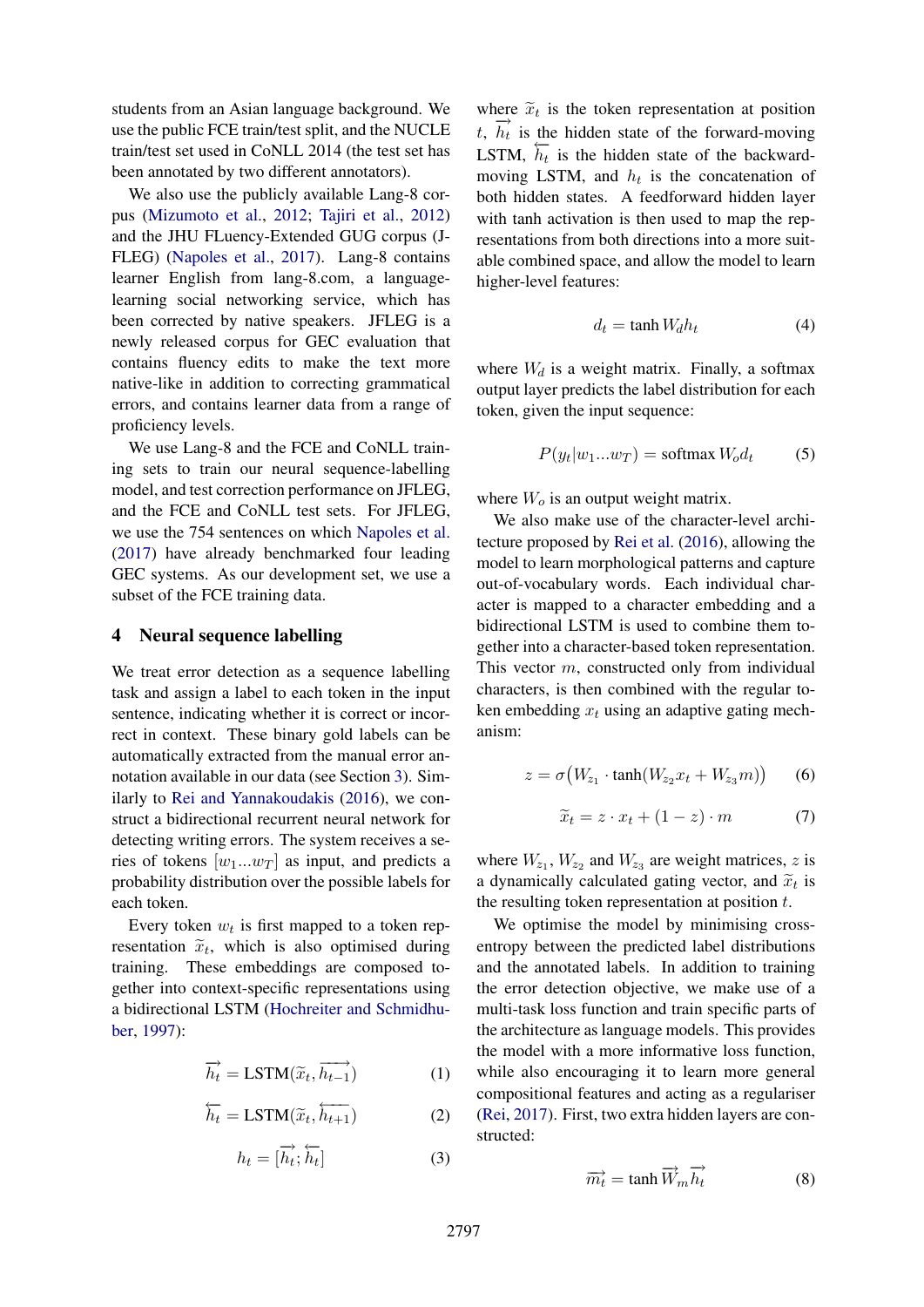

Figure 1: Error detection network architecture that is repeated for all the words in a sentence (illustration for the word "cat").

$$
\overleftarrow{m_t} = \tanh \overleftarrow{W}_m \overleftarrow{h_t} \tag{9}
$$

where  $\vec{W}_m$  and  $\overleftarrow{W}_m$  are direction-specific weight matrices, used for connecting a forward or backward LSTM hidden state to a separate layer. The surrounding tokens are then predicted based on each hidden state using a softmax output layer:

$$
P(w_{t+1}|w_1...w_t) = \text{softmax } \overrightarrow{W}_q \overrightarrow{m_t} \qquad (10)
$$

$$
P(w_{t-1}|w_t...w_T) = \text{softmax}\,\overleftarrow{W}_q\overleftarrow{m}_t \qquad (11)
$$

During training, the following cost function is minimised, which combines the error detection loss function with the two language modeling objectives:

$$
E = -\sum_{t=1}^{T} \log P(y_t|w_t...w_T)
$$
  
-  $\gamma \sum_{t=1}^{T-1} \log P(w_{t+1}|w_1...w_t)$  (12)  
-  $\gamma \sum_{t=2}^{T} \log P(w_{t-1}|w_t...w_T)$ 

where  $\gamma$  is a weight that controls the importance of language modeling in relation to the error detection objective. Figure 1 shows the error detection network architecture.

## 4.1 Experimental settings

All digits in the text are replaced with the character '0'. Tokens that occur less than 2 times in the training data share an out-of-vocabulary (OOV) token embedding, whereas the characterlevel component still operates over the original tokens. The model hyperparameters are tuned based on  $F_{0.5}$  on the FCE development set (Section 3) and  $\gamma$  is set to 0.1.<sup>1</sup> The model is optimised using Adam (Kingma and Ba, 2015), and training is stopped when  $F_{0.5}$  does not improve on the development set over 5 epochs. Token representations have size 300 and are initialised with pretrained word2vec embeddings trained on Google News (Mikolov et al., 2013). The character representations have size 50 and are initialised randomly. The LSTM hidden layers have size 200 for each direction.

#### 4.2 Error detection performance

Rei and Yannakoudakis (2016)'s error detection framework uses token-level embeddings, bidirectional LSTMs for context representation, and a multi-layer architecture for learning more complex features. They train their model on the public FCE training set, and benchmark their results on the FCE and CoNLL test sets (Baseline  $LSTM_{FCE}$ ). We also train and test our detection model on the same data and evaluate the effectiveness of our approach (LSTM<sub>FCE</sub>). In Table 1, we can see that our architecture achieves a higher performance on both FCE and CoNLL, and particularly for FCE (7% higher  $F_{0.5}$ ) and CoNLL test annotation 2 (around 2% higher  $F_{0.5}$ ). When we use a larger training set that also includes the CoNLL training data and the public Lang-8 corpus (see Section 3), performance improves even further (LSTM), particularly for CoNLL test annotation 1 (at least 8% higher  $F_{0.5}$  compared to  $LSTM_{FCE}$ ). We use this model in the experiments reported in the following sections.

### 5 Statistical machine translation

SMT attempts to identify the 1-best correction hypothesis  $c^*$  of an input sentence s that maximises the following:

$$
c^* = \arg\max_c p_{LM}(c) \, p(s|c) \tag{13}
$$

<sup>&</sup>lt;sup>1</sup>Lower  $\gamma$  values tend to give better error detection results as this essentially prioritises the error detection objective.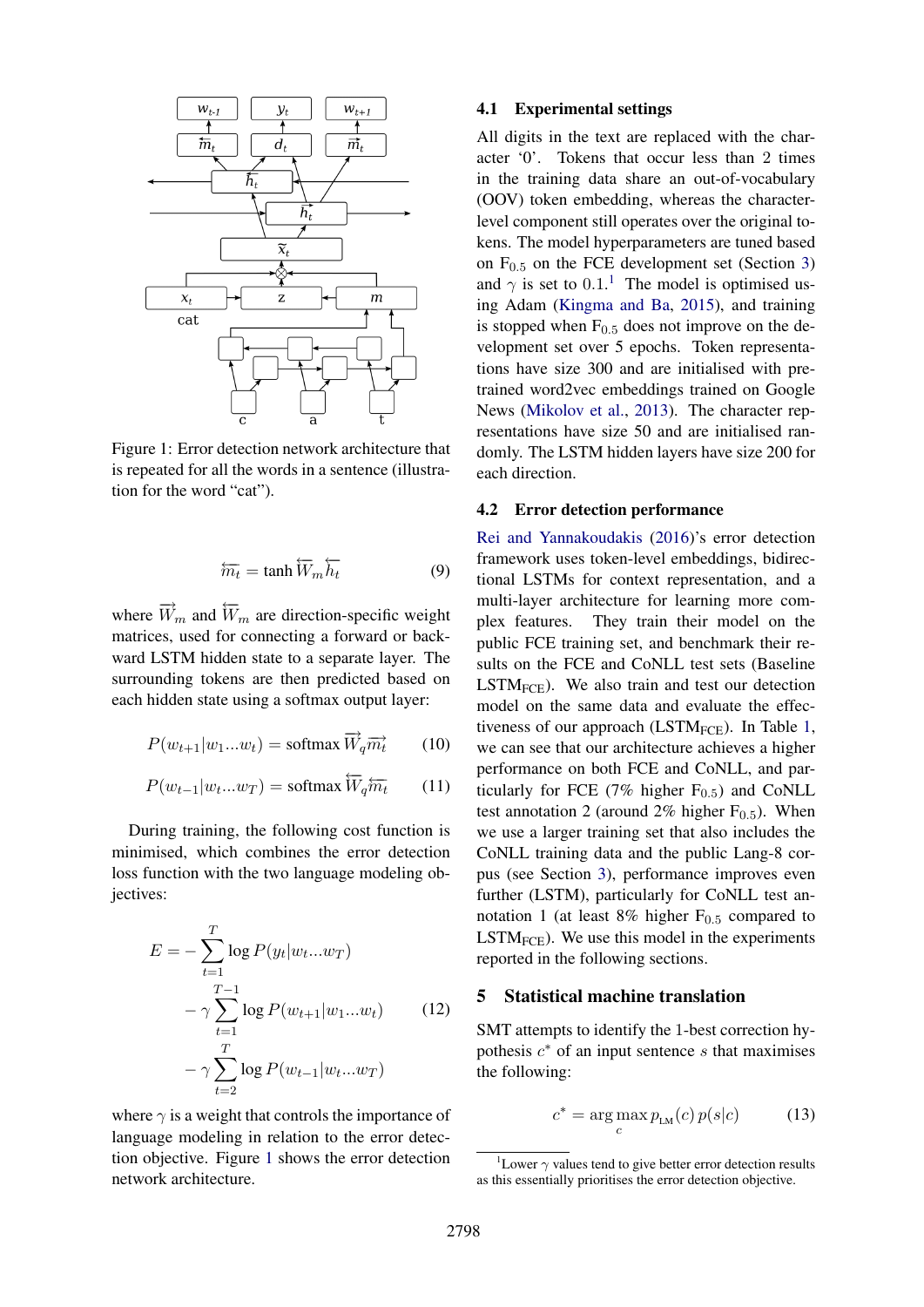|                                    | FCE test set |       |                    |       |       | CoNLL test set annotation $1$ | CoNLL test annotation 2 |       |           |
|------------------------------------|--------------|-------|--------------------|-------|-------|-------------------------------|-------------------------|-------|-----------|
| System                             |              |       | $\mathrm{F}_{0.5}$ |       |       | $F_{0.5}$                     |                         |       | $F_{0.5}$ |
| <b>Baseline LSTM<sub>FCE</sub></b> | 46.10        | 28.50 | 41.10              | 15.40 | 22.80 | 16.40                         | 23.60                   | 25.10 | 23.90     |
| $LSTM_{\rm FCE}$                   | 58.88        | 28.92 | 48.48              | 17.68 | 19.07 | 17.86                         | 27.62                   | 21.18 | 25.88     |
| <b>LSTM</b>                        | 79.10        | 21.19 | 51.14              | 54.51 | 8.69  | 26.53                         | 69.60                   | 7.91  | 27.18     |

Table 1: Token-level error detection performance of our detection models ( $\text{LSTM}_{\text{FCE}}$  and  $\text{LSTM}$ ) on FCE and the two CoNLL 2014 test set annotations. Baseline LSTM<sub>FCE</sub> and LSTM<sub>FCE</sub> are trained only on the public FCE training set.

A Language Model (LM) is used to estimate the correction hypothesis probability  $p_{LM}(c)$  from a corpus of correct English, and a translation model to estimate the conditional  $p(s|c)$  from a parallel corpus of corrected learner sentences. Stateof-the-art SMT systems are phrase-based (Koehn et al., 2003) in that they use phrases as "translation" units and therefore allow many-to-many "translation" mappings. The translation model is decomposed into a phrase-translation probability model and a phrase re-ordering probability model, and the 1-best correction hypothesis is of the following log-linear form (Och and Ney, 2002):

$$
c^* = \underset{c}{\arg \max} \, \exp \sum_{i=1}^{K} \lambda_i \, h_i(c, s) \tag{14}
$$

where  $h$  represents a feature function (e.g., phrasetranslation probability) and  $\lambda$  the feature weight.

In this work, we employ two SMT systems: Yuan et al.  $(2016)^2$  and Junczys-Dowmunt and Grundkiewicz (2016). We apply our re-ranking approach to each SMT system's N-best list using features derived from the neural sequencelabelling model for error detection described in the previous section, improve each of the SMT systems, and achieve state-of-the-art results on all three GEC datasets: FCE, CoNLL and JFLEG.

# 5.1 N-best list re-ranking

For each SMT system, we generate the list of all the 10 best candidate hypotheses. We then use the following set of features (tuned on the FCE development set, see Section 3) to assign a score to each candidate, and determine a new ranking for each SMT model:

Sentence probability: Our error detection model outputs a probabilty indicating whether a token is likely to be correct or incorrect in context. We therefore use as a feature the overall sentence probability, calculated based on the probability of each of its tokens being correct: ∑ w  $log P(w)$ 

Levenshtein distance: We first use Levenshtein distance (LD) to identify which tokens in the original/source sentence have been corrected by the candidate hypothesis. We then identify the tokens that our detection model predicts as incorrect (i.e., the probability of being incorrect is greater than 0.5). These give us two different sets of annotations for the source sentence: tokens in the source sentence that the candidate hypothesis identifies as incorrect; and tokens in the source sentence that the error detection model identifies as incorrect. We then convert these annotations to binary sequences  $-$  i.e., 1 if the token is identified as incorrect, and 0 otherwise – and use as a feature the LD between those binary representations. More specifically, we would like to select the candidate sentence that has the smallest LD from the binary sequence created by the detection model:  $\frac{1}{LD}$ 

True and false positives: Given the binary sequences described above, we also use as a feature the ratio of true positives (TP) to false positives (FP) by treating the error detection model as the "gold standard". Specifically, we count how many times the candidate hypothesis agrees or not with the detection model on the tokens identified as incorrect:  $\frac{TP}{FP}$ 

We use a linear combination of the above three scores together with the overall score (i.e., original rank) given by the SMT system (we do not include any other SMT features) to re-rank each SMT system's 10-best list in an unsupervised way. The new 1-best correction hypothesis  $c^*$  is then the one that maximises:

$$
c^* = \arg\max_{c} \sum_{i=1}^{K} \lambda_i h_i(c) \tag{15}
$$

<sup>&</sup>lt;sup>2</sup>Yuan et al. (2016) propose a supervised  $N$ -best list reranking approach; however, we only use their baseline SMT system.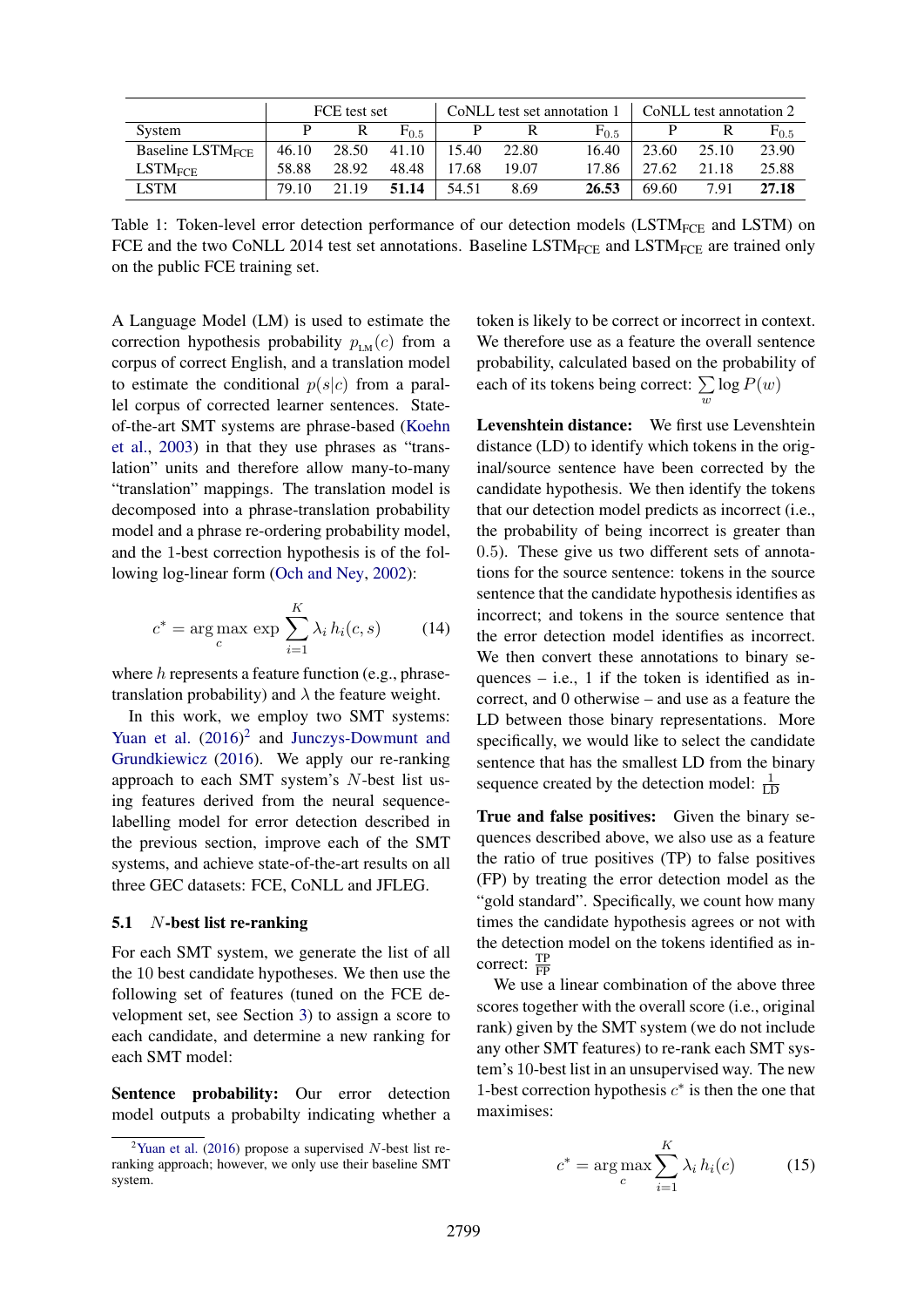|                                                | FCE test set |       |           | CoNLL test set |       |              | <b>JFLEG</b> |                 |                          |              |           |             |
|------------------------------------------------|--------------|-------|-----------|----------------|-------|--------------|--------------|-----------------|--------------------------|--------------|-----------|-------------|
|                                                | P            | R     | $F_{0.5}$ | <b>GLEU</b>    | P     | $\mathbb{R}$ | $F_{0.5}$    | <b>GLEU</b>     | P                        | $\mathbb{R}$ | $F_{0.5}$ | <b>GLEU</b> |
|                                                |              |       |           |                |       |              |              |                 |                          |              |           |             |
| <b>Baseline</b>                                |              |       |           |                |       |              |              |                 |                          |              |           |             |
| CAMB16 <sub>SMT</sub>                          | 63.27        | 31.95 | 52.90     | 70.15          | 45.39 | 21.82        | 37.33        | 64.90           | 65.56                    | 29.12        | 52.44     | 46.10       |
| Our work                                       |              |       |           |                |       |              |              |                 |                          |              |           |             |
| $CAMB16SMT + LSTM$                             | 65.03        | 32.45 | 54.15     | 70.72          | 49.58 | 21.84        | 39.53        | 65.68           | 65.86                    | 30.56        | 53.50     | 46.74       |
| $CAMB16SMT + LSTMcamb$                         | 64.25        | 36.13 | 55.60     | 71.76          | 51.09 | 25.30        | 42.44        | 66.42           | 65.41                    | 32.97        | 54.66     | 47.72       |
| Oracle                                         | 80.53        | 49.62 | 71.60     | 78.54          | 68.77 | 35.90        | 58.13        | 70.42           | 73.45                    | 38.03        | 61.92     | 50.64       |
|                                                |              |       |           |                |       |              |              |                 |                          |              |           |             |
| <b>Baseline</b>                                |              |       |           |                |       |              |              |                 |                          |              |           |             |
| $AMU16SMT$ (reported)                          |              |       |           |                | 61.27 | 27.98        | 49.49        |                 |                          |              | 43.20     | 41.70       |
| AMU16SMT (replicated)                          | 46.94        | 13.75 | 31.66     | 63.73          | 61.15 | 27.84        | 49.34        | 68.23           | 69.22                    | 18.56        | 44.77     | 41.98       |
| Our work                                       |              |       |           |                |       |              |              |                 |                          |              |           |             |
| $AMU16SMT$ (replicated) + LSTM                 | 40.67        | 17.36 | 32.06     | 63.57          | 58.79 | 30.63        | 49.66        | 68.26           | 60.68                    | 22.65        | 45.43     | 42.65       |
| $AMU16SMT$ (replicated) + LSTM <sub>camb</sub> | 43.34        | 19.88 | 35.07     | 64.78          | 59.88 | 32.16        | 51.08        | 68.69           | 64.12                    | 25.06        | 48.88     | 43.26       |
| Oracle                                         | 71.54        | 26.69 | 53.54     | 69.52          | 76.47 | 35.97        | 62.41        | 71.18           | 79.10                    | 27.47        | 57.49     | 45.00       |
|                                                |              |       |           |                |       |              |              |                 |                          |              |           |             |
| <b>Other baselines</b>                         |              |       |           |                |       |              |              |                 |                          |              |           |             |
| $VT16SMT + classifiers$                        |              |       |           |                | 60.17 | 25.64        | 47.40        |                 |                          |              |           |             |
| $NUS16SMT+NNJM$                                | -            |       |           | -              | -     |              | 44.27        | $\qquad \qquad$ | $\overline{\phantom{0}}$ | -            | 52.70     | 46.30       |
| $NUS16SMT + re-ranker$                         | -            |       |           |                | 50.35 | 23.84        | 41.19        |                 | $\overline{\phantom{0}}$ |              |           |             |
| CAMB16 <sub>NMT</sub>                          |              |       | 53.49     | 71.16          | -     |              | 39.90        | 65.59           |                          | -            | 50.80     | 47.20       |

Table 2: Using the neural sequence-labelling model for error detection ( $+$  LSTM' or  $+$  LSTM<sub>camb</sub>') to re-rank the 10-best lists of two SMT systems – Yuan et al. (2016) (CAMB16 $_{\rm{SMT}}$ ) and Junczys-Dowmunt and Grundkiewicz (2016) (AMU16 $_{SMT}$ ).

where h represents the score assigned to candidate hypothesis c according to feature i;  $\lambda$  is a parameter that controls the effect feature  $i$  has on the final ranking; and  $K = 4$  as we have four different features (three features presented in this section, plus the original score output by the SMT system). λs are tuned on the FCE development set and are set to 1, except for the sentence probability feature which has  $\lambda = 1.5$ .<sup>3</sup>

# 6 Evaluation

We evaluate the effectiveness of our re-ranking approach on three different datasets: FCE, CoNLL 2014 and JFLEG. We report  $F_{0.5}$  using the shared task's  $M^2$  scorer (Dahlmeier and Ng, 2012b), and GLEU scores (Napoles et al., 2015). The latter is based on a variant of BLEU (Papineni et al., 2002) that is designed to reward correct edits and penalise ungrammatical ones. As mentioned in Section 5, we re-rank the 10-best lists of two SMT systems: Yuan et al.  $(2016)$  (CAMB16<sub>SMT</sub>) and Junczys-Dowmunt and Grundkiewicz (2016)  $(AMU16<sub>SMT</sub>)$ . The results are presented in Table 2.

We replicate the AMU16<sub>SMT</sub> system to obtain the 10-best output, and report results using this

version (AMU16 $_{SMT (replicated)})$ . Compared to the original results on CoNLL reported in their paper  $(AMU16<sub>SMT</sub>$  (reported)), we obtain slightly lower performance.<sup>4</sup> We can see that  $AMU16<sub>SMT</sub>$  is the current state of the art on CoNLL, with an  $F_{0.5}$  of 49.49. On the other hand, CAMB16<sub>SMT</sub> generalises better on FCE and JFLEG: 52.90 and 52.44  $F<sub>0.5</sub>$  respectively. The lower performance of AMU16 $_{\rm SMT}$  can be attributed to the fact that it is tuned for the CoNLL shared task.

The current state of the art on FCE is a neural machine translation system, CAMB1 $6<sub>NMT</sub>$  (Yuan and Briscoe, 2016), which is also the best model on JFLEG in terms of GLEU. The rest of the baselines we report are: Rozovskaya and Roth (2016), who explore combinations of SMT systems and classifiers (VT16 $_{\rm SMT}$  + classifiers); Chollampatt et al. (2016a), who integrate a neural network joint model that has been adapted using nativelanguage-specific learner text as a feature in SMT (NUS16 $_{SMT+NNJM}$ ); and Hoang et al. (2016), who perform supervised N-best list re-ranking using a large set of features, and further extend their approach to generate new hypotheses (NUS16 $_{\rm SMT}$  + re-ranker).<sup>5</sup>

<sup>&</sup>lt;sup>3</sup>We experimented with a small set of values (from 0 to 2 with increments of .1), though not exhaustively.

<sup>&</sup>lt;sup>4</sup>The differences are likely to be caused by different versions of the NLTK tokeniser and/or Moses.

 $5$ We note that Napoles et al. (2017) use an updated version of GLEU to evaluate  $AMU16<sub>SMT</sub>$  (reported), NUS16 $<sub>SMT+NNJM</sub>$ </sub> and  $CAMB16<sub>NMT</sub>$  on JFLEG. We therefore also use this updated version throughout all GLEU evaluations on JFLEG.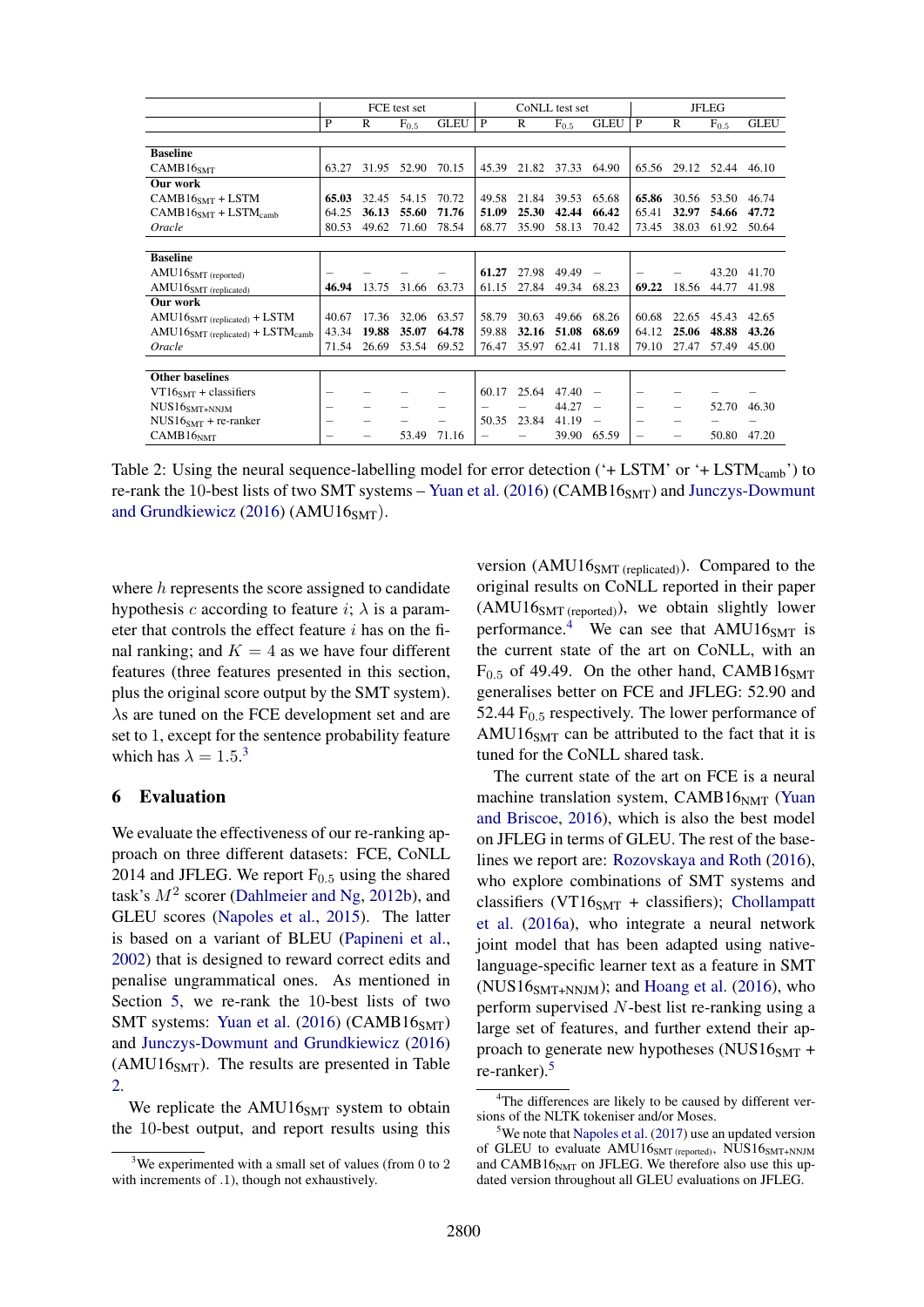| $CAMB16SMT + LSTMcomb$ |           |             |  |  |  |  |
|------------------------|-----------|-------------|--|--|--|--|
| Ablated feature        | $F_{0.5}$ | GLEU        |  |  |  |  |
| None                   |           | 55.60 71.76 |  |  |  |  |
| Sentence probability   |           | 54.13 70.65 |  |  |  |  |
| Levenshtein distance   |           | 55.42 71.78 |  |  |  |  |
| True/false positives   |           | 55.14 71.75 |  |  |  |  |

Table 3: Ablation tests on the FCE test set when removing one feature of the re-ranking system at a time.

When using our LSTM detection model to rerank the 10-best list (+ LSTM), we can see that performance improves across all three datasets for both SMT systems.  $F_{0.5}$  performance of CAMB16 $_{\rm SMT}$  on FCE improves from 52.90 to 54.15, on CoNLL from 37.33 to 39.53, and on JF-LEG from 52.44 to 53.50 (the latter demonstrating that the detection model also helps with fluency edits). This improved result is also better than the state of the art  $CAMB16<sub>NMT</sub>$  on FCE.<sup>6</sup> When looking at  $AMU16<sub>SMT</sub>$ , we can see that reranking (+ LSTM) further improves the best result on CoNLL from 49.34 (replicated) to 49.66  $F<sub>0.5</sub>$ , and there is a similar level of improvement for both FCE and JFLEG.

As a further experiment, we re-train our error detection model on the same training data as  $CAMB16<sub>SMT</sub>$  (+ LSTM<sub>camb</sub>). More specifically, we use the Cambridge Learner Corpus (CLC) (Nicholls, 2003), a collection of learner texts of various proficiency levels, written in response to exam prompts and manually annotated with the errors committed (around 2M sentence pairs). In Table 2, we can see that the detection model further improves performance across all datasets and SMT systems. Compared to just doing SMT with CAMB16 $_{\text{SMT}}$ , re-ranking improves  $F_{0.5}$  from 52.90 to 55.60 on FCE (performance increases further even though  $CAMB16<sub>SMT</sub>'s$  training set includes a large set of FCE data), from 37.33 to 42.44 on CoNLL, and from 52.44 to 54.66 on JFLEG. The largest improvement is on CoNLL (5%), which is likely because CoNLL is not included in the training set.  $AMU16<sub>SMT</sub>$  (replicated) is specifically tuned for CoNLL; nevertheless, the detection model also improves  $F_{0.5}$  on CoNLL from 49.34 to 51.08. Re-ranking using a small set of detection-based features produces state-ofthe-art results on all three datasets (we note that  $CAMB16<sub>SMT</sub>$  generalises better across all).

We next run ablation tests to investigate the extent to which each feature contributes to performance. Results obtained on the FCE test set after excluding each of the features of the 'CAMB16 $_{SMT}$  + LSTM<sub>camb</sub>' re-ranking system are presented in Table 3. Overall, all features have a positive effect on performance, though the sentence probability feature does have the biggest impact: its removal is responsible for a 1.47 and 1.11 decrease of  $F_{0.5}$  and GLEU respectively. A similar pattern is observed on the other datasets too.

#### 6.1 Oracle

To calculate an upper bound per SMT system per dataset, we calculate character-level LD between each candidate hypothesis in the 10-best list and the gold corrected sentence. We then calculate an oracle score by selecting the candidate hypothesis that has the smallest LD. Essentially the oracle is telling us the maximum performance that can be obtained with the given 10-best list on each dataset. For datasets for which we have more than one annotation available, we select the oracle that gives the highest  $F_{0.5}$ .

In Table 2, we can see that, overall,  $CAMB16<sub>SMT</sub>$  has a higher oracle performance compared to  $AMU16<sub>SMT</sub>$ . More specifically, the maximum attainable  $F_{0.5}$  on FCE is 71.60, on CoNLL 58.13, and on JFLEG 61.92. This shows empirically that the 10-best list has great potential and should be exploited further. AMU16 $_{\rm SMT}$ has a lower oracle performance overall, though again this can be attributed to the fact that it is specifically tuned for CoNLL.

#### 6.2 N-best list size

Next, we examine performance as the N-best list varies in size, ranging from 1 to 10 (Table 4). We observe a positive effect: the larger the size, the better the model for all datasets.  $F_{0.5}$  does not seem to have reached a plateau with  $n < 10$ , which suggests that increasing the size of the list further can potentially lead to better results. We do, however, observe that large improvements are obtained when increasing the size from 1 to 3, suggesting that, most of the time, better alternatives are identified within the top 3 candidate hypotheses. This, however, is not the case for the oracle ( $F_{0.5}^{oracle}$ ), which consistently increases as *n* gets larger.

<sup>&</sup>lt;sup>6</sup>We note that CAMB16<sub>NMT</sub> outperforms the re-ranking approach by Yuan et al. (2016).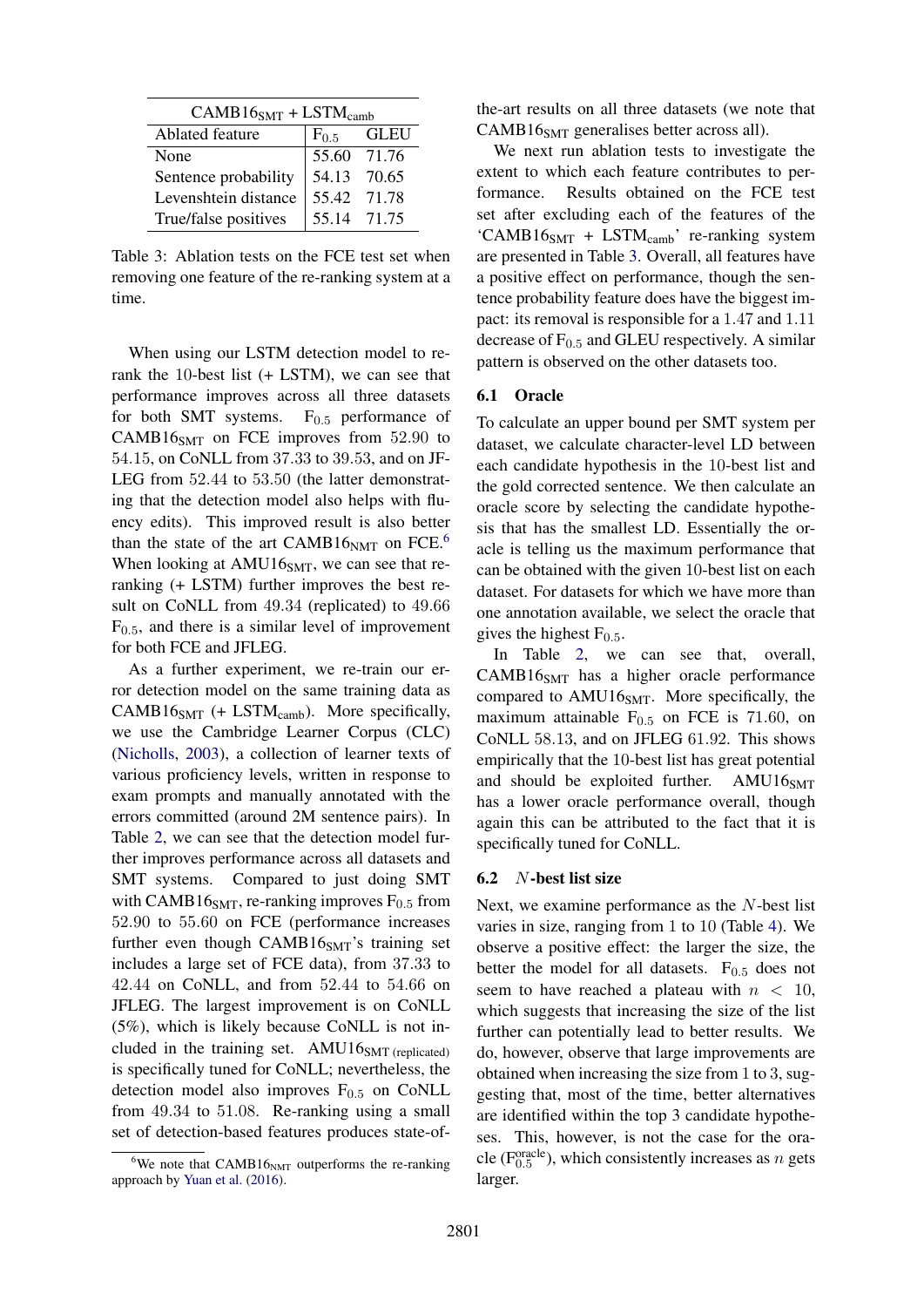|                | CAMB16 <sub>SMT</sub> |                                               |           |                                                 |              |                                               |  |
|----------------|-----------------------|-----------------------------------------------|-----------|-------------------------------------------------|--------------|-----------------------------------------------|--|
|                |                       | FCE test set                                  |           | CoNLL test set                                  | <b>JFLEG</b> |                                               |  |
| N-best list    | $F_{0.5}$             | $\overline{\mathrm{F}_{0.5}^\mathrm{oracle}}$ | $F_{0.5}$ | $\overline{\mathrm{F}_{0.5}^{\mathrm{oracle}}}$ | $F_{0.5}$    | $\overline{\mathrm{F}_{0.5}^\mathrm{oracle}}$ |  |
| $\mathbf{1}$   | 52.90                 | 52.90                                         | 37.33     | 37.33                                           | 52.44        | 52.44                                         |  |
| $\overline{c}$ | 54.28                 | 62.10                                         | 39.87     | 47.03                                           | 53.04        | 55.64                                         |  |
| 3              | 54.96                 | 65.93                                         | 41.00     | 51.12                                           | 53.24        | 57.69                                         |  |
| 4              | 55.18                 | 68.05                                         | 41.83     | 53.13                                           | 53.47        | 58.93                                         |  |
| 5              | 55.33                 | 69.47                                         | 42.12     | 54.80                                           | 54.01        | 59.66                                         |  |
| 6              | 55.43                 | 70.24                                         | 42.49     | 55.53                                           | 54.18        | 60.34                                         |  |
| 7              | 55.48                 | 70.74                                         | 42.60     | 56.54                                           | 54.45        | 61.14                                         |  |
| 8              | 55.47                 | 71.00                                         | 42.63     | 57.04                                           | 54.47        | 61.28                                         |  |
| 9              | 55.51                 | 71.27                                         | 42.65     | 57.23                                           | 54.64        | 61.55                                         |  |
| 10             | 55.60                 | 71.60                                         | 42.44     | 58.13                                           | 54.66        | 61.92                                         |  |

Table 4: Re-ranking performance using  $LSTM_{camb}$  as the *N*-best list varies in size from 1 to 10 for CAMB16 $_{\rm SMT}$  and its oracle.

# 6.3 Error type performance

In Table 5, we can see example source sentences, together with their corrected counterparts (reference), 1-best candidates by CAMB16 $_{\text{SMT}}$  and 1best candidates by CAMB16 $_{\text{SMT}}$  + LSTM<sub>camb</sub>. Re-ranking seems to fix errors such as subject– verb agreement ("the Computer help" to "the computer helps") and verb form ("I recommend you to visit" to "I recommend visiting"). In this section, we perform an analysis of performance per type to get a better understanding of where the strength of the re-ranking detection model comes from.

Until recently, GEC performance per error type was only analysed in terms of recall, as system output is not annotated. Recently, however, Bryant et al. (2017) proposed an approach to automatically annotating GEC output with error type information, which utilises a linguisticallyenhanced alignment to automatically extract the edits between pairs of source sentences and their corrected counterparts, and a dataset-independent rule-based classifier to classify the edits into error types. Human evaluation showed that the predicted error types were rated as "Good" or "Acceptable" 95% of the time. We use their publicly available code to analyse per-error-type performance before and after re-ranking.

Table 6 presents the performance for a subset of error types that are affected the most before and after re-ranking  $CAMB16<sub>SMT</sub>$  on the FCE test set. The error types are interpreted as follows: Missing error; Replace error; Unnecessary error. The largest improvement is observed in replacement errors referring to possessive nouns (R:NOUN:POSS) and verb

| Source                                                                      |
|-----------------------------------------------------------------------------|
| I work with children an the Computer help my Jop bat affeted to             |
| CAMB16 <sub>SMT</sub>                                                       |
| I work with children and the Computer help my Jop bat affeted to            |
| $CAMB16SMT + LSTMcomb$                                                      |
| I work with children and the <b>computer helps</b> my Jop bat affeted to    |
| Reference                                                                   |
| I work with children and the computer helps me in my job but affects it too |
| Source                                                                      |
| It takes 25 minutes that is convenient to us                                |
| CAMB16 <sub>SMT</sub>                                                       |
| It takes 25 minutes that is convenient for us                               |
| $CAMB16SMT + LSTMcomb$                                                      |
| It takes 25 minutes, which is convenient for us                             |
| Reference                                                                   |
| It takes 25 minutes, which is convenient for us                             |
| Source                                                                      |
| I recommend to visit                                                        |
| CAMBI6 <sub>SMT</sub>                                                       |
| I recommend you to visit                                                    |
| $CAMB16SMT + LSTMcomb$                                                      |
| I recommend visiting                                                        |
| Reference                                                                   |
| I recommend visiting it                                                     |
| <i>Source</i>                                                               |
| Especially youngsters misuse this kind of invention                         |
| CAMB16 <sub>SMT</sub>                                                       |
| Especially youngsters misuse this kind of invention                         |
|                                                                             |
| $CAMB16SMT + LSTMcamb$                                                      |
| In particular, youngsters misuse this kind of invention                     |
| Reference                                                                   |

Table 5: Source sentences along with gold corrections (reference), 1-best candidates by CAMB16 $_{SMT}$  and by CAMB16 $_{SMT}$  + LSTM<sub>camb</sub>.

agreement (R:VERB:SVA); and in unnecessary errors referring to adverbs (U:ADV), determiners (U:DET), pronouns (U:PRON), and verb tense (U:VERB:TENSE).

The LSTM architecture allows the network to learn advanced composition rules and remember dependencies over longer distances (e.g., R:VERB:SVA improves from 58.38 to 69.40). The network's language modelling objectives allow it to learn better and more general compositional features (e.g., U:ADV improves from 13.51 to 22.73), while the character-level architecture facilitates modelling of morphological patterns [e.g., replacement errors referring to verb form (R:VERB:FORM) improve from 53.62 to 58.06]. Between M, R, and U errors, the largest improvement is observed in U, for which there is at least 5% improvement in  $F_{0.5}$ .<sup>7</sup>

Overall, re-ranking improves  $F_{0.5}$  across error types; however, there is a small subset that is

 $7<sup>7</sup>$ U improves from 38.44 to 43.77; M from 43.43 to 45.40; R from 53.25 to 55.33.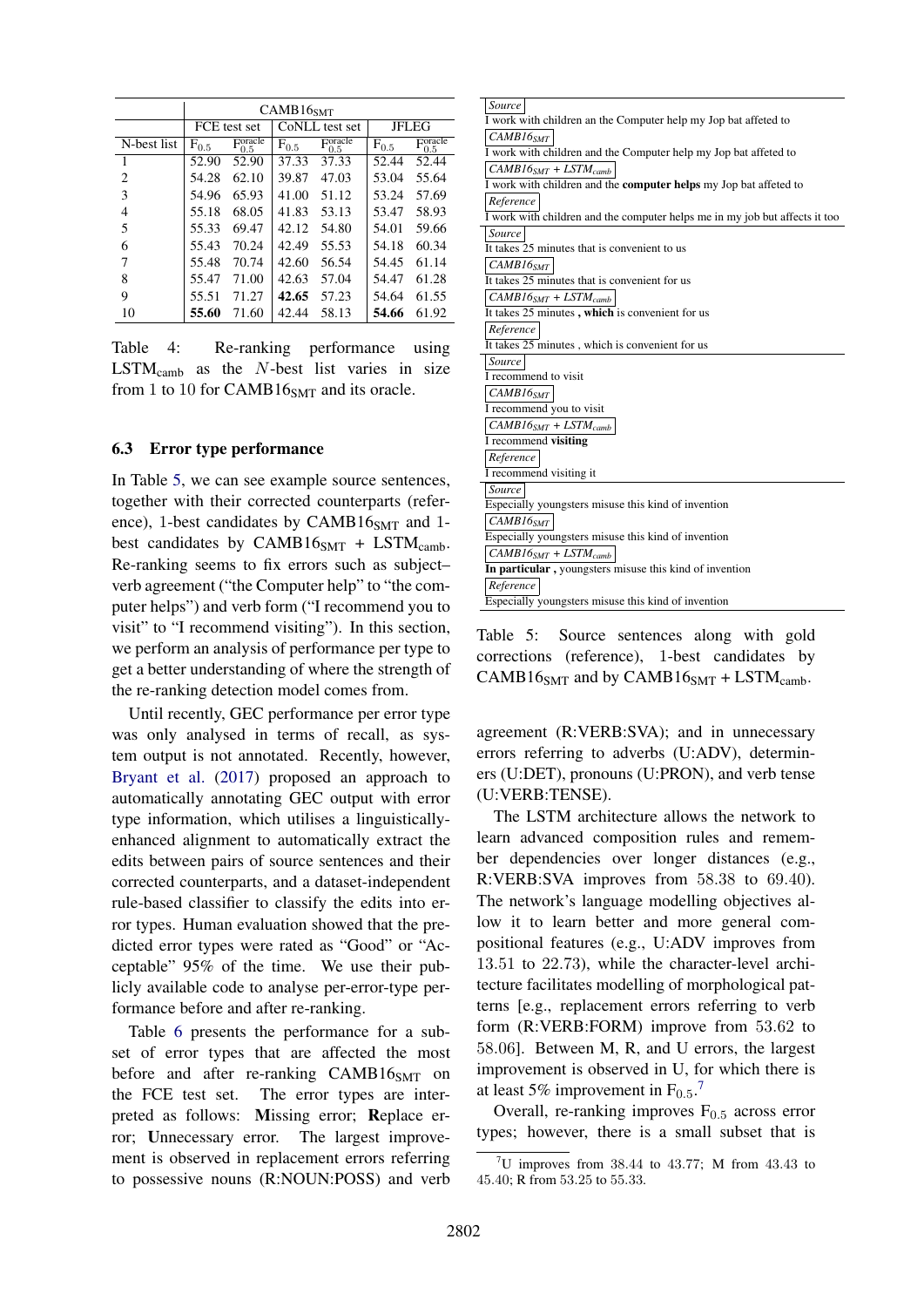|                     |           | $CAMB16_{SMT}$ $CAMB16_{SMT}$ + LSTM <sub>camb</sub> |
|---------------------|-----------|------------------------------------------------------|
| Type                | $F_{0.5}$ | $F_{0.5}$                                            |
| M:ADV               | 25.00     | 31.25                                                |
| M:VERB              | 25.42     | 29.85                                                |
| R:NOUN:NUM          | 56.60     | 62.50                                                |
| <b>R:NOUN:POSS</b>  | 35.71     | 55.56                                                |
| R:OTHER             | 34.99     | 38.75                                                |
| R:PRON              | 26.88     | 33.33                                                |
| R:VERB:FORM         | 53.62     | 58.06                                                |
| R:VERB:SVA          | 58.38     | 69.40                                                |
| <b>R:VERB:TENSE</b> | 31.94     | 36.29                                                |
| U:ADV               | 13.51     | 22.73                                                |
| <b>U:DET</b>        | 46.27     | 55.30                                                |
| <b>U:NOUN</b>       | 10.10     | 15.72                                                |
| U:PREP              | 47.62     | 53.40                                                |
| <b>U:PRON</b>       | 30.77     | 39.33                                                |
| <b>U:PUNCT</b>      | 51.22     | 58.38                                                |
| <b>U:VERB:TENSE</b> | 28.41     | 41.67                                                |
| M:PREP              | 43.69     | 39.43                                                |
| M:VERB:FORM         | 50.00     | 38.46                                                |
| R:ADJ               | 45.45     | 37.67                                                |
| <b>R:CONTR</b>      | 50.00     | 27.78                                                |
| R:WO                | 53.63     | 48.74                                                |

Table 6: Error-type performance before and after re-ranking on the FCE test set (largest impact highlighted in bold; bottom part of the table displays negative effects on performance).

negatively affected (Table 6, bottom part); for example, performance on missing errors referring to verb form (M:VERB:FORM) drops from 50.00 to 38.46, and on replace contraction errors (R:CONTR) from 50.00 to 27.78. Importantly, such an analysis allows us to examine the strengths and weaknesses of the models, which is key for the deployment of GEC systems.

# 7 Conclusion

To the best of our knowledge, no prior work has investigated the impact of detection models on correction performance. We proposed an approach to N-best list re-ranking using a neural sequencelabelling model that calculates the probability of each token in a sentence being correct or incorrect in context. Detection models can be more fine-tuned to finer nuances of grammaticality, and therefore better able to distinguish between correct and incorrect versions of a sentence. Using a linear combination of a small set of features derived from the detection model output, we re-ranked the N-best list of SMT systems and achieved state-ofthe-art results on GEC on three different datasets. Our approach can be applied to any GEC system that produces multiple alternative hypotheses. Our results demonstrate the benefits of integrating detection approaches with correction systems, and how one can complement the other.

# Acknowledgments

Special thanks to Christopher Bryant, Mariano Felice, and Ted Briscoe, as well as the anonymous reviewers for their valuable contributions at various stages.

# References

- Chris Brockett, William B Dolan, and Michael Gamon. 2006. Correcting ESL errors using phrasal SMT techniques. In *Proceedings of the 21st International Conference on Computational Linguistics and the 44th annual meeting of the Association for Computational Linguistics*, pages 249–256. Association for Computational Linguistics.
- Christopher Bryant, Mariano Felice, and Ted Briscoe. 2017. Automatic annotation and evaluation of error types for grammatical error correction. In *Proceedings of the 55th Annual Meeting of the Association for Computational Linguistics*. Association for Computational Linguistics.
- Martin Chodorow, Joel R Tetreault, and Na-Rae Han. 2007. Detection of grammatical errors involving prepositions. In *Proceedings of the fourth ACL-SIGSEM workshop on prepositions*, pages 25–30. Association for Computational Linguistics.
- Shamil Chollampatt, Duc Tam Hoang, and Hwee Tou Ng. 2016a. Adapting grammatical error correction based on the native language of writers with neural network joint models. In *Proceedings of the Conference on Empirical Methods in Natural Language Processing*, pages 1901–1911.
- Shamil Chollampatt, Kaveh Taghipour, and Hwee Tou Ng. 2016b. Neural network translation models for grammatical error correction. *arXiv preprint arXiv:1606.00189*.
- Daniel Dahlmeier and Hwee Tou Ng. 2011. Correcting semantic collocation errors with L1-induced paraphrases. In *Proceedings of the Conference on Empirical Methods in Natural Language Processing*, pages 107–117. Association for Computational Linguistics.
- Daniel Dahlmeier and Hwee Tou Ng. 2012a. A beamsearch decoder for grammatical error correction. In *Proceedings of the 2012 Joint Conference on Empirical Methods in Natural Language Processing and Computational Natural Language Learning*, pages 568–578. Association for Computational Linguistics.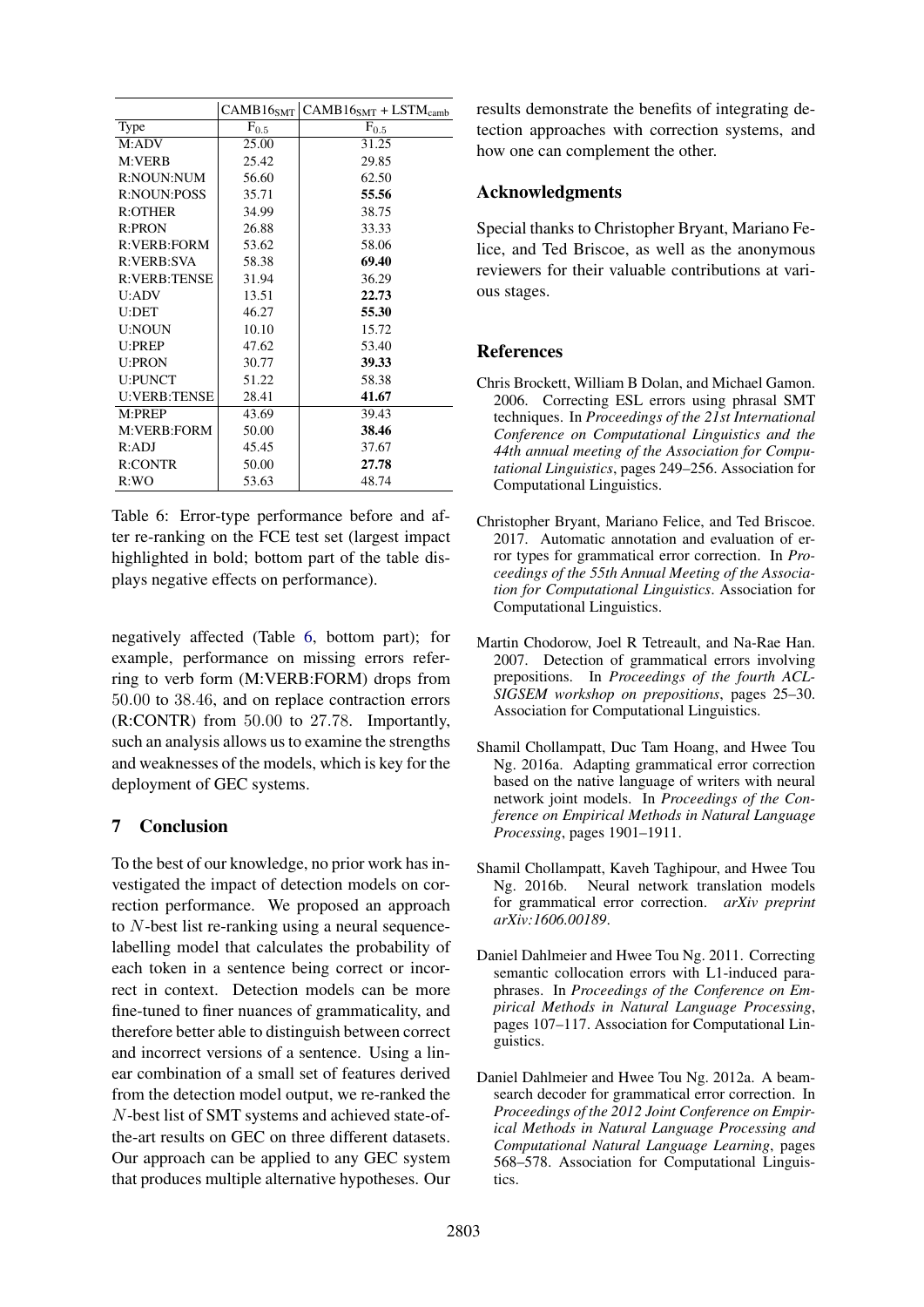- Daniel Dahlmeier and Hwee Tou Ng. 2012b. Better evaluation for grammatical error correction. In *Proceedings of the 2012 Conference of the North American Chapter of the Association for Computational Linguistics: Human Language Technologies*, pages 568–572. Association for Computational Linguistics.
- Daniel Dahlmeier, Hwee Tou Ng, and Siew Mei Wu. 2013. Building a large annotated corpus of learner english: The NUS corpus of learner English. In *Proceedings of the Eighth Workshop on Innovative Use of NLP for Building Educational Applications*, pages 22–31.
- Robert Dale and Adam Kilgarriff. 2011. Helping our own: The HOO 2011 pilot shared task. In *Proceedings of the 13th European Workshop on Natural Language Generation*, pages 242–249. Association for Computational Linguistics.
- Rachele De Felice and Stephen G Pulman. 2008. A classifier-based approach to preposition and determiner error correction in L2 English. In *Proceedings of the 22nd International Conference on Computational Linguistics*, pages 169–176. Association for Computational Linguistics.
- Mariano Felice, Zheng Yuan, Øistein E. Andersen, Helen Yannakoudakis, and Ekaterina Kochmar. 2014. Grammatical error correction using hybrid systems and type filtering. In *Proceedings of the 18th Conference on Computational Natural Language Learning: Shared Task*, pages 15–24. Association for Computational Linguistics.
- Michael Gamon. 2010. Using mostly native data to correct errors in learners' writing: a meta-classifier approach. In *Human Language Technologies: The 2010 Annual Conference of the North American Chapter of the Association for Computational Linguistics*, pages 163–171. Association for Computational Linguistics.
- Michael Gamon, Jianfeng Gao, Chris Brockett, Alexandre Klementiev, William B Dolan, Dmitriy Belenko, and Lucy Vanderwende. 2008. Using contextual speller techniques and language modeling for ESL error correction. In *IJCNLP*, volume 8, pages 449–456.
- Na-Rae Han, Martin Chodorow, and Claudia Leacock. 2006. Detecting errors in English article usage by non-native speakers. *Natural Language Engineering*, 12(1):115–129.
- Na-Rae Han, Joel Tetreault, Soo-Hwa Lee, and Jin-Young Ha. 2010. Using error-annotated ESL data to develop an ESL error correction system. In *Proceedings of LREC. Emi Izumi, Kiyotaka Uchimoto and Hitoshi Isahara*.
- Duc Tam Hoang, Shamil Chollampatt, and Hwee Tou Ng. 2016. Exploiting n-best hypotheses to improve an smt approach to grammatical error correction. *arXiv preprint arXiv:1606.00210*.
- Sepp Hochreiter and Jürgen Schmidhuber. 1997. Long short-term memory. *Neural Computation*, 9.
- Marcin Junczys-Dowmunt and Roman Grundkiewicz. 2016. Phrase-based machine translation is state-ofthe-art for automatic grammatical error correction. *arXiv preprint arXiv:1605.06353*.
- Diederik P. Kingma and Jimmy Lei Ba. 2015. Adam: a method for stochastic optimization. In *International Conference on Learning Representations*.
- Philipp Koehn, Franz Josef Och, and Daniel Marcu. 2003. Statistical phrase-based translation. In *Proceedings of the 2003 Conference of the North American Chapter of the Association for Computational Linguistics on Human Language Technology*, pages 48–54. Association for Computational Linguistics.
- Claudia Leacock, Martin Chodorow, Michael Gamon, and Joel Tetreault. 2014. Automated grammatical error detection for language learners, second edition. *Synthesis lectures on human language technologies*, 7(1):1–170.
- Tomáš Mikolov, Kai Chen, Greg Corrado, and Jeffrey Dean. 2013. Efficient estimation of word representations in vector space. In *Proceedings of the International Conference on Learning Representations (ICLR 2013)*.
- Tomoya Mizumoto, Yuta Hayashibe, Mamoru Komachi, Masaaki Nagata, and Yu Matsumoto. 2012. The effect of learner corpus size in grammatical error correction of ESL writings. In *24th International Conference on Computational Linguistics*, pages 863–872.
- Tomoya Mizumoto and Yuji Matsumoto. 2016. Discriminative reranking for grammatical error correction with statistical machine translation. In *Proceedings of the North American Chapter of the Association for Computational Linguistics*, pages 1133– 1138.
- Courtney Napoles, Keisuke Sakaguchi, Matt Post, and Joel Tetreault. 2015. Ground truth for grammatical error correction metrics. In *Proceedings of the 53rd Annual Meeting of the Association for Computational Linguistics and the 7th International Joint Conference on Natural Language Processing*, volume 2, pages 588–593.
- Courtney Napoles, Keisuke Sakaguchi, and Joel Tetreault. 2017. JFLEG: A fluency corpus and benchmark for grammatical error correction. *arXiv preprint arXiv:1702.04066*.
- Hwee Tou Ng, Siew Mei Wu, Ted Briscoe, Christian Hadiwinoto, Raymond Hendy Susanto, and Christopher Bryant. 2014. The CoNLL-2014 shared task on grammatical error correction. In *Proceedings of the Eighteenth Conference on Computational Natural Language Learning: Shared Task*, pages 1– 14, Baltimore, Maryland. Association for Computational Linguistics.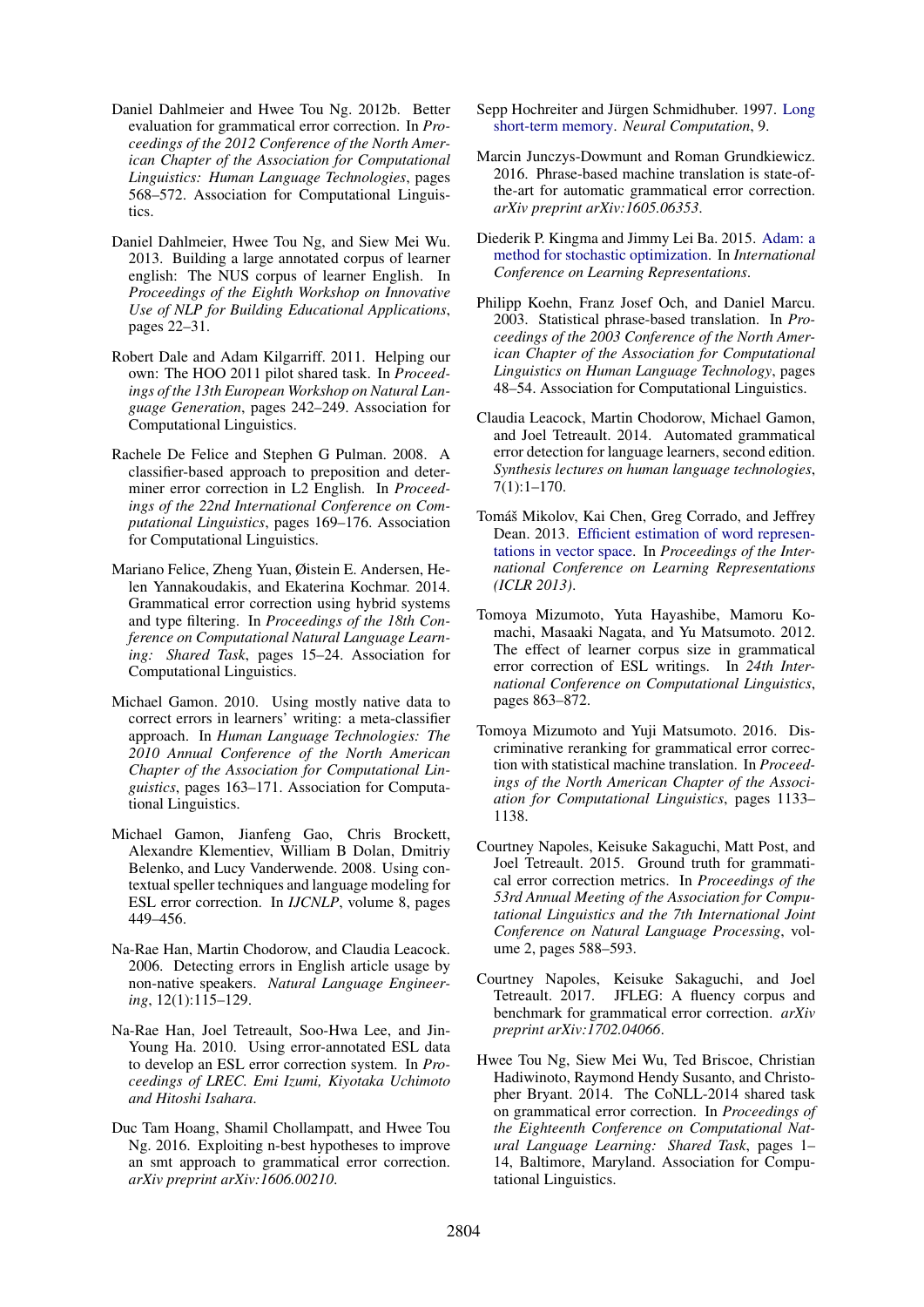- Hwee Tou Ng, Siew Mei Wu, Yuanbin Wu, Christian Hadiwinoto, and Joel Tetreault. 2013. The CoNLL-2013 shared task on grammatical error correction. In *Proceedings of the Seventeenth Conference on Computational Natural Language Learning: Shared Task*, pages 1–12. Association for Computational Linguistics.
- Diane Nicholls. 2003. The Cambridge Learner Corpus - error coding and analysis for lexicography and ELT. In *Proceedings of the Corpus Linguistics 2003 Conference*.
- Franz Josef Och and Hermann Ney. 2002. Discriminative training and maximum entropy models for statistical machine translation. In *Proceedings of the 40th Annual Meeting on Association for Computational Linguistics*, pages 295–302. Association for Computational Linguistics.
- Kishore Papineni, Salim Roukos, Todd Ward, and Wei-Jing Zhu. 2002. Bleu: a method for automatic evaluation of machine translation. In *Proceedings of the 40th annual meeting on association for computational linguistics*, pages 311–318. Association for Computational Linguistics.
- Marek Rei. 2017. Semi-supervised multitask learning for sequence labeling. In *Proceedings of the 55th Annual Meeting of the Association for Computational Linguistics*. Association for Computational Linguistics.
- Marek Rei, Gamal K. O. Crichton, and Sampo Pyysalo. 2016. Attending to characters in neural sequence labeling models. In *Proceedings of the 26th International Conference on Computational Linguistics (COLING-2016)*.
- Marek Rei and Helen Yannakoudakis. 2016. Compositional sequence labeling models for error detection in learner writing. In *Proceedings of the 54th Annual Meeting of the Association for Computational Linguistics*.
- Alla Rozovskaya, Kai-Wei Chang, Mark Sammons, Dan Roth, and Nizar Habash. 2014. The Illinois-Columbia system in the CoNLL-2014 shared task. In *Proceedings of the Eighteenth Conference on Computational Natural Language Learning: Shared Task*, pages 34–42. Association for Computational Linguistics.
- Alla Rozovskaya and Dan Roth. 2010. Generating confusion sets for context-sensitive error correction. In *Proceedings of the 2010 Conference on Empirical Methods in Natural Language Processing*, pages 961–970. Association for Computational Linguistics.
- Alla Rozovskaya and Dan Roth. 2011. Algorithm selection and model adaptation for ESL correction tasks. In *Proceedings of the 49th Annual Meeting of the Association for Computational Linguistics: Human Language Technologies*, pages 924–933. Association for Computational Linguistics.
- Alla Rozovskaya and Dan Roth. 2016. Grammatical error correction: Machine translation and classifiers. In *Proceedings of the 54th Annual Meeting of the Association for Computational Linguistics*, pages 2205–2215.
- Alla Rozovskaya, Mark Sammons, Joshua Gioja, and Dan Roth. 2011. University of Illinois system in HOO text correction shared task. In *Proceedings of the 13th European Workshop on Natural Language Generation*, pages 263–266. Association for Computational Linguistics.
- Alla Rozovskaya, Mark Sammons, and Dan Roth. 2012. The UI system in the HOO 2012 shared task on error correction. In *Proceedings of the Seventh Workshop on Building Educational Applications Using NLP*, pages 272–280. Association for Computational Linguistics.
- Raymond Hendy Susanto, Peter Phandi, and Hwee Tou Ng. 2014. System combination for grammatical error correction. In *Proceedings of the Conference on Empirical Methods in Natural Language Processing*, pages 951–962.
- Toshikazu Tajiri, Mamoru Komachi, and Yuji Matsumoto. 2012. Tense and aspect error correction for ESL learners using global context. In *Proceedings of the 50th Annual Meeting of the Association for Computational Linguistics: Short Papers-Volume 2*, pages 198–202. Association for Computational Linguistics.
- Joel Tetreault, Jennifer Foster, and Martin Chodorow. 2010. Using parse features for preposition selection and error detection. In *Proceedings of the ACL 2010 conference short papers*, pages 353–358. Association for Computational Linguistics.
- Joel R Tetreault and Martin Chodorow. 2008. The ups and downs of preposition error detection in ESL writing. In *Proceedings of the 22nd International Conference on Computational Linguistics*, pages 865–872. Association for Computational Linguistics.
- Helen Yannakoudakis, Ted Briscoe, and Ben Medlock. 2011. A new dataset and method for automatically grading esol texts. In *Proceedings of the 49th Annual Meeting of the Association for Computational Linguistics: Human Language Technologies*, pages 180–189. Association for Computational Linguistics.
- Ippei Yoshimoto, Tomoya Kose, Kensuke Mitsuzawa, Keisuke Sakaguchi, Tomoya Mizumoto, Yuta Hayashibe, Mamoru Komachi, and Yuji Matsumoto. 2013. NAIST at 2013 CoNLL grammatical error correction shared task. In *CoNLL Shared Task*, pages 26–33.
- Zheng Yuan and Ted Briscoe. 2016. Grammatical error correction using neural machine translation. In *Proceedings of the North American Chapter of the Association for Computational Linguistics*, pages 380– 386.